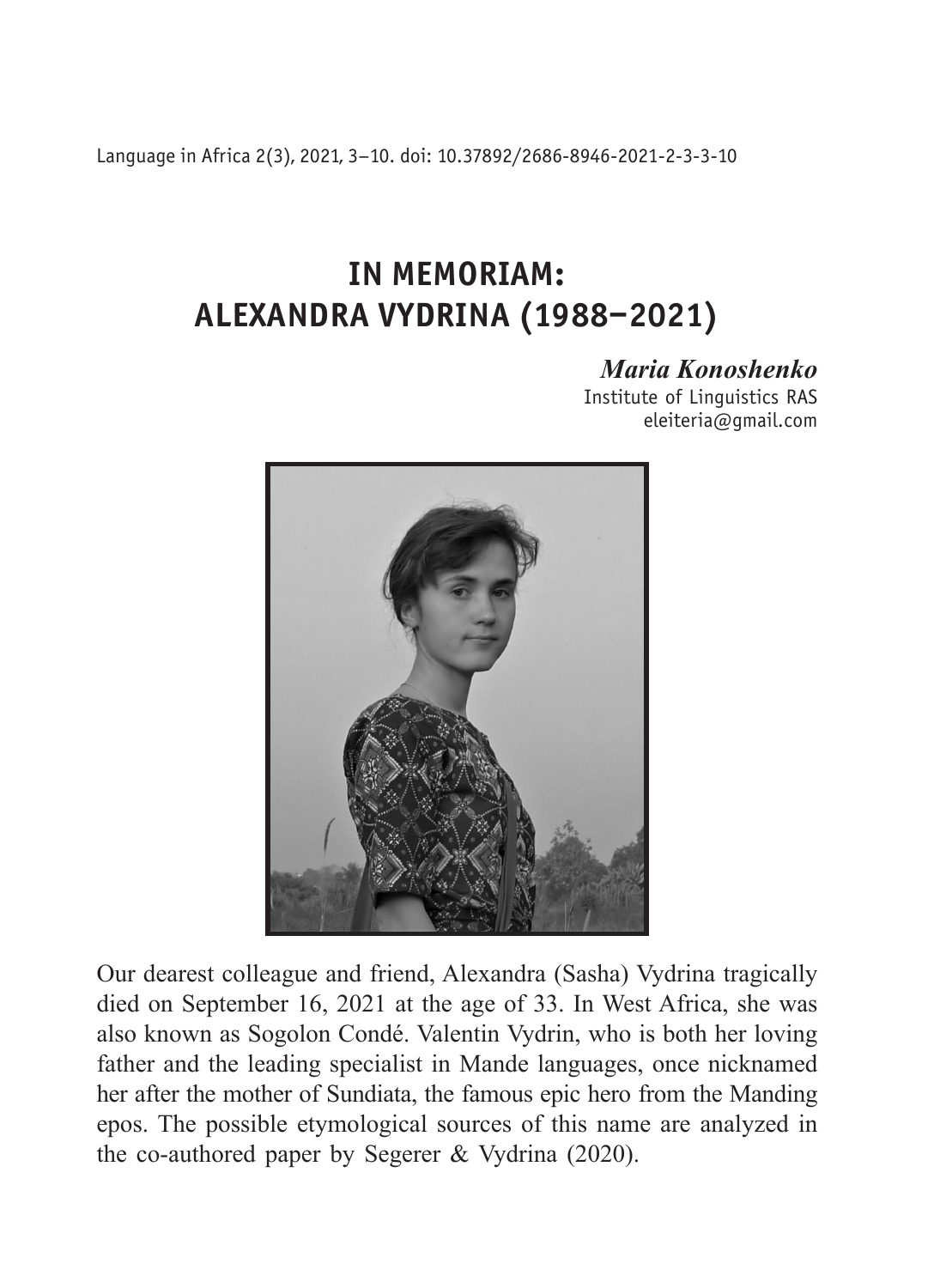Alexandra was born in 1988. She grew up in Belogorka (Leningrad Oblast of Russia) and later in Saint Petersburg, sometimes called the cultural capital of Russia, which influenced her a lot in her love for good literature, architecture and art. She got interested in languages and linguistics as a teenager. While in high school, she attended lectures in linguistics held at the Institute for Linguistic Studies of the Russian Academy of Sciences. Already in August 2005, after finishing high school, she went on her first linguistic field trip as a member of a research group that documented Urum, a Turkic language spoken in the Donetsk region of Ukraine.

In September 2005, she became a student of the philological faculty of Saint Petersburg State University, where she studied general linguistics. From 2006 to 2008, Alexandra worked on the phonology and the morphosyntax of Kalmyk, a Mongolic language spoken in Southern Russia, as part of a student field project (Vydrina 2007, 2009a).

In 2008, Alexandra first went to Guinea to start working on Kakabe, an underdescribed and endangered Mande language, thus making her debut as an africanist. In that same year, she published her first research paper focussing on Kakabe vowel length in an international peerreviewed journal "Mandenkan" (Vydrina 2008). In 2010, at the age of just 22, she was awarded the medal of the Russian Academy of Sciences for young researchers for her BA thesis (Vydrina 2009b). In her MA thesis (Vydrina 2011), she explored the tonal and semantic properties of predicative markers in Kakabe. In July 2011, she also took part in a field trip to Bashkortostan (Central Russia), where she worked on passive and reflexive markers in Bashkir (Turkic).

Soon after graduating *cum laude* from Saint Petersburg State University in 2011, Alexandra Vydrina moved to Paris, where she had been mostly living until her tragic decease. In 2017, she defended her PhD thesis at INALCO in Paris. Her thesis provides a unified account of the segmental phonology, the tonal system and the intonational patterns of Kakabe, accompanied by a short grammatical description of the language and based on a corpus containing more than twelve hours of spontaneous Kakabe speech (Vydrina 2017a). The study is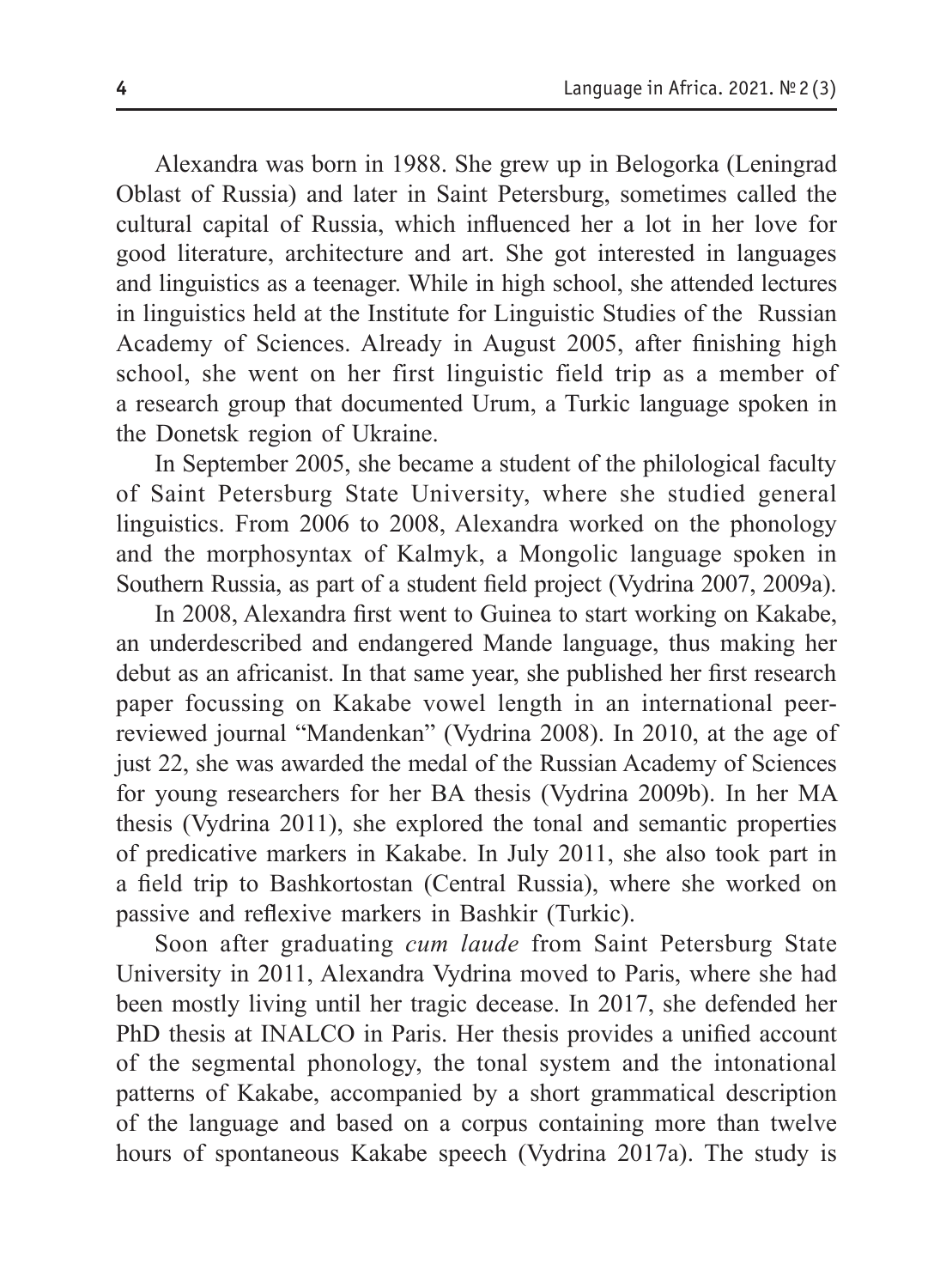a strong contribution to the typology of tone and intonation in the world's languages. Both empirically grounded and theoretically informed, it is also a source of very insightful observations on the pragmatic phenomena in Kakabe, as well as an excellent example of a corpus-based approach to grammar writing, which is a great inspiration for her fellow Mandeists and other field linguists both working in West Africa and elsewhere. In 2018, she received a thesis award by the Val-de-Marne region.

From 2018 onwards, Alexandra held post-doctoral positions at LACITO (Langues et Сivilisation à Tradition Orale) and LPP (Laboratoire de Phonétique et Phonologie) in Paris, as well as at the Linguistic Convergence Laboratory at the Higher School of Economics in Moscow. In spring 2021, Alexandra took part in a sociolinguistic field trip to Daghestan, where she collected data on multilingualism between the North Caucasian languages Lak and Tsudakhar Dargwa, as well as recorded texts. In 2021, she obtained a teaching position at the Paris Nanterre University, where she was supposed to start working in September 2021.

First and foremost, we will remember Alexandra as a mature expert in field linguistics and language documentation and especially as a linguist who described the Kakabe language and introduced it both into Mande and cross-linguistic studies. While having experience in the documentation of different languages (Urum, Kalmyk, Bashkir, Kakabe, Lak and Tsudakhar Dargwa), she preferred depth and quality to quantity in her work. At the same time, during her short life, Alexandra managed to publish a lot and to become an influential and a prominent scholar. In particular, the papers that I mention here only represent Alexandra's various interests in linguistics and do not make up an exhaustive list of her publications.

In 2013–2015, she had an individual graduate scholarship "Description and documentation of the Kakabe language" from the Arcadia foundation in the United Kingdom. As a result of this project, which demanded serious training in data collection and archiving, she published a dictionary of Kakabe (Vydrina 2015), a grammar sketch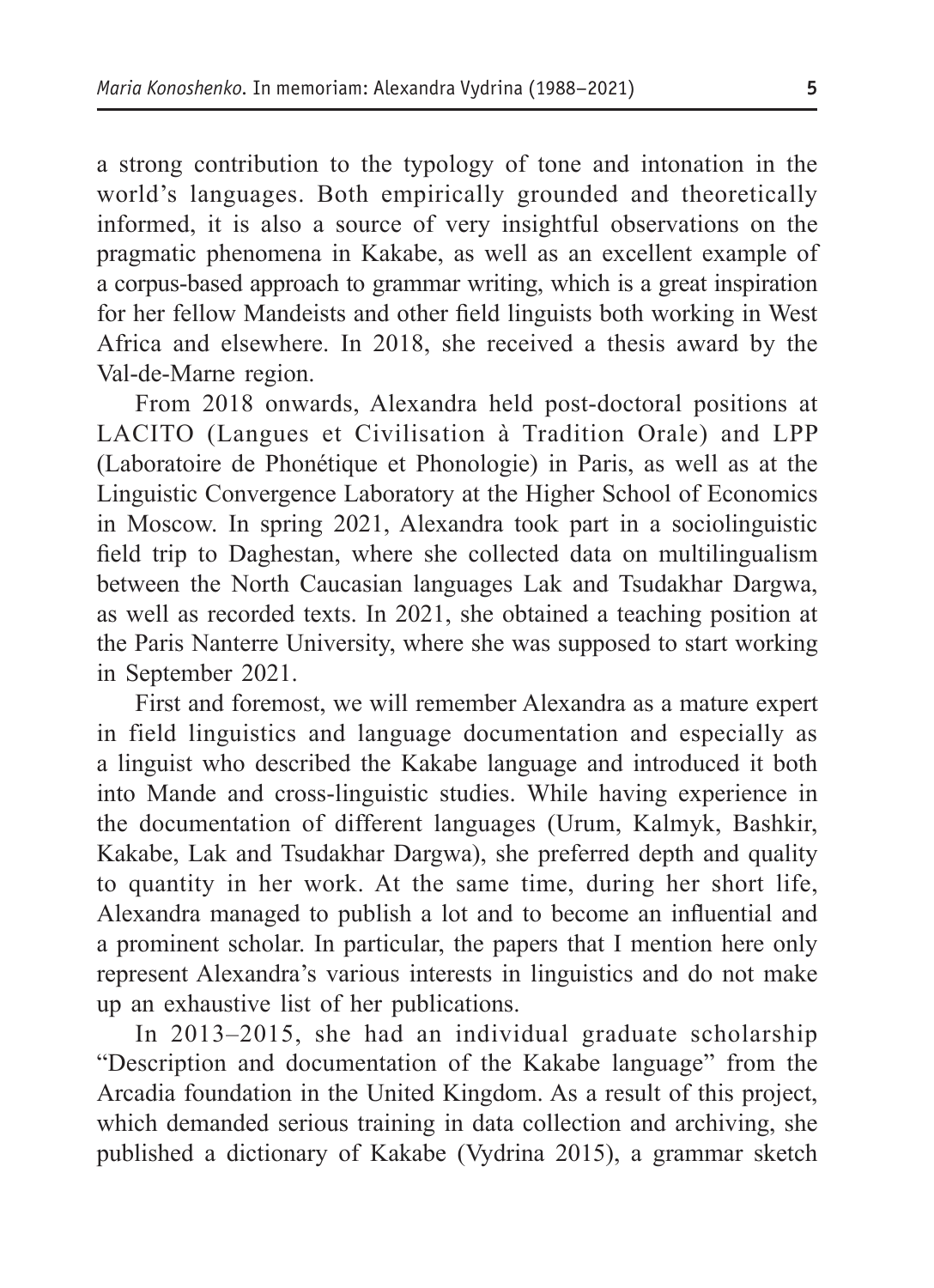(Vydrina 2017b), as well as an annotated multimedia corpus of Kakabe speech (Vydrina 2019a), on which her description of the phonology and grammar of Kakabe was based in her PhD thesis (Vydrina 2017a). Moreover, this scholarship helped her to make a film on her fieldwork in Guinea (Vydrina 2019b). All these publications are open source and can be easily accessed by anyone interested in language documentation sources in general and the Kakabe language in particular.

While doing serious empirical research, Alexandra was also able to demonstrate that some Kakabe data are cross-linguistically unusual and relevant for the linguistic theory. In her 2011 paper, Alexandra demonstrated that Mande languages, and Kakabe in particular, have an unusual pattern of P-lability, whereby the same verb can be used transitively and intransitively without overt morphological marking, the intransitive construction having a passive meaning, e.g. literally, *The dog bit Seku* vs. *Seku bit* in a sense of 'Seku was bitten' (Vydrina 2011b). In Vydrina (2014), she explored a cross-linguistically uncommon path of grammaticalization of an originally deontic modal marker *ni* to a sequential marker in Kakabe.

In recent years, Alexandra had also published and submitted a number of theoretically oriented studies of information structure and syntax of Kakabe based on first-hand natural discourse data. Vydrina (2020a) explores the relationship between sentence focus and topicality in Kakabe. A common assumption is that in utterances with sentence focus, the default focus marking is realized on the direct object, as in English: *(What happened?) The boss gave Kim a raise*. In her paper, Alexandra demonstrates that this generalization is not universal, because in Kakabe, when the content of the focus constituent is all-new, the focus marker appears on the subject and not on the direct object. Second, although the focus placement in Kakabe can be modified by topicality or givennes, similarly to what has been shown for other languages, Alexandra further claims that topicality should be taken as a complex, hierarchically structured feature. Finally, she shows that the pragmatic functions of sentence focus in Kakabe far exceed the presentational utterances answering the questions "What happened?",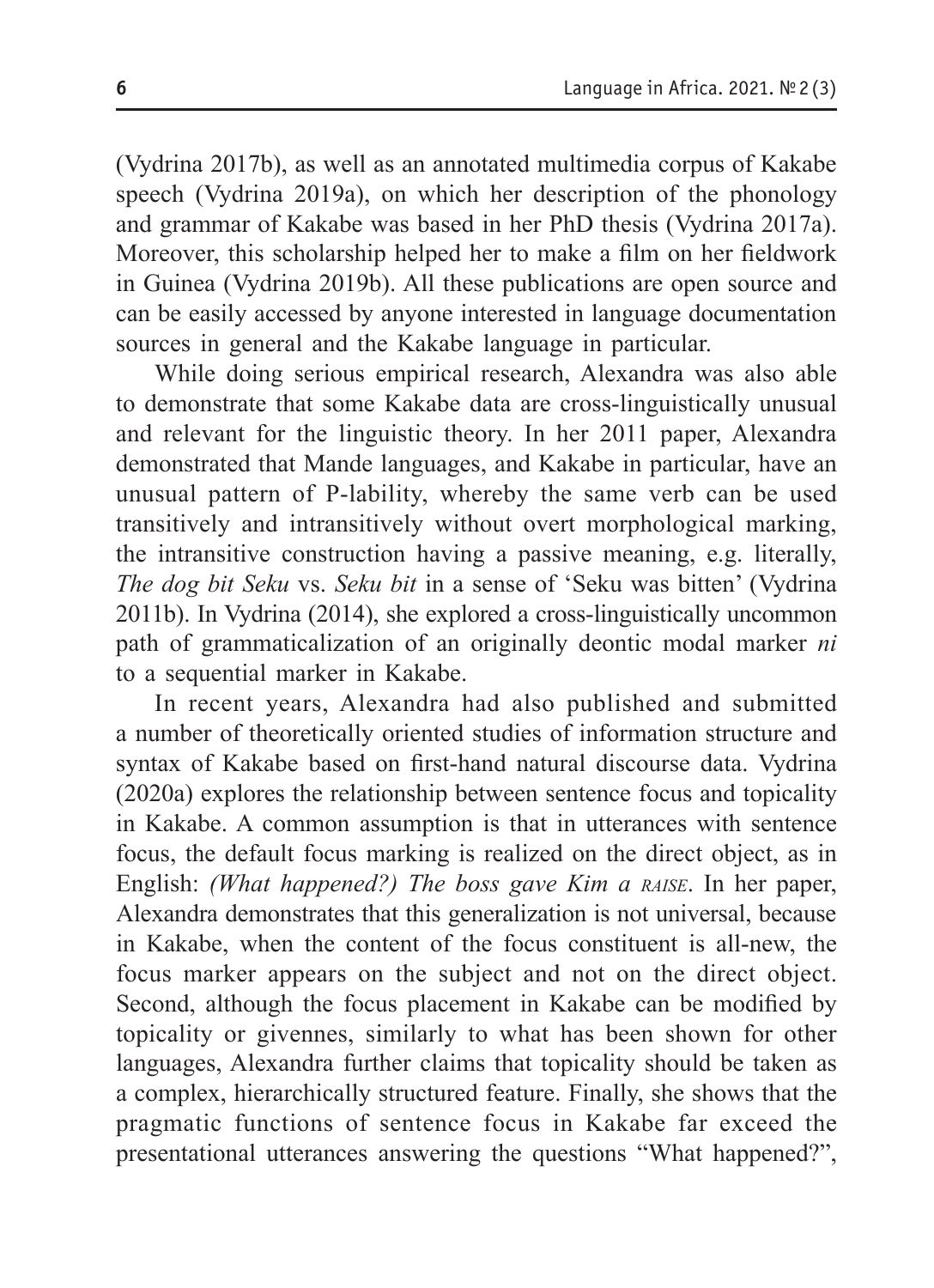but also appear in many other contexts, e.g. the introductory utterances in narratives and the inferential sentence focus by which the speaker indicates their awareness of the listener's inferences about the speech.

Vydrina (2020b) explores the distribution of two perfective auxiliaries *báti* and *ka / -ta* in Kakabe narratives. She demonstrates that the opposition between them is best analyzed in terms of information structure, the former marker having the focus on the aspectual value of accomplishment or on the polarity (operator focus), while the latter is rather used for argument focus. She also shows that in Kakabe discourse, operator focus auxiliary is the default marker in performative utterances.

Alexandra's preference for a corpus-based approach to analyzing linguistic data also resulted in a study of reported speech co-authored with Tatiana Nikitina (Nikitina & Vydrina 2020). Mainstream approaches to reported speech tend to model the typological variation in reported speech structures based on a single scale, i.e. the direct-indirect continuum, whereby the observed structures are compared to the prototypes of direct and indirect speech attested in European languages. The authors argue, however, that two distinct dimensions of variation should be differentiated: first, reported speech constructions ranging from paratactic to subordinate structures, and second, the interpretation of pronouns in reported speech. The authors show that Kakabe reported constructions are characterized by loose syntax and flexible pronominal indexicality.

One of her last projects was a paper on the syntax of pronominal markers in Kakabe, submitted to one of the top linguistic journals (Vydrina submitted). It is a truly original contribution to the theoretical discussion of default anaphoric agreement made within a formal syntactic framework. The author claims that the Kakabe *ì* marker is a lexicalized minimal pronoun, i.e. a default agreement anaphor appearing when the regular transmission of features fails to happen in the course of syntactic derivation.

Apart from exploring purely structural phenomena, Alexandra was also interested in sociolinguistic and anthropological issues, her hands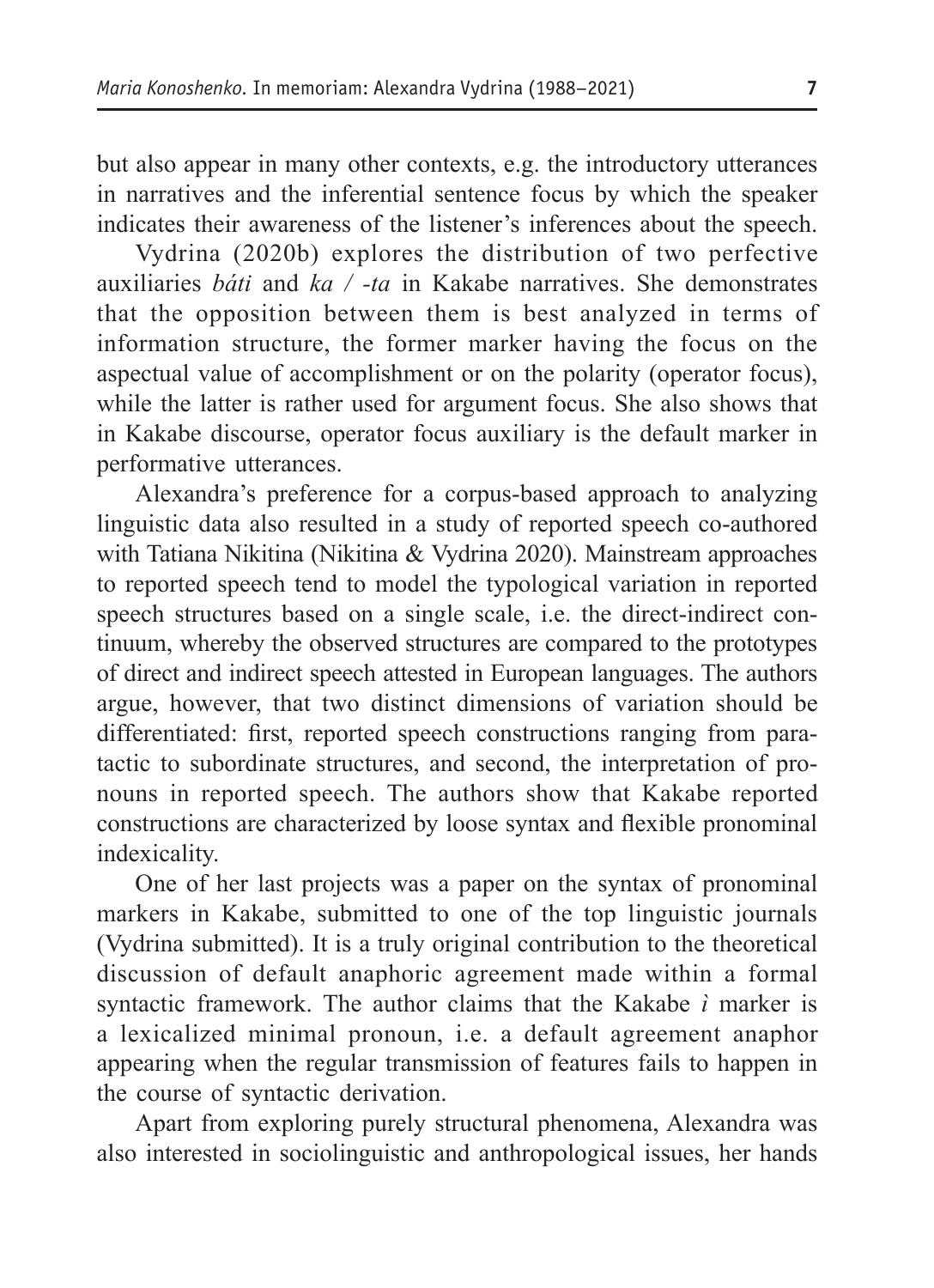being busy with many exciting projects. In her newly published paper (Vydrina 2021), she explores patterns of multilingualism in the Fouta-Djallon region of Guinea, where Kakabe is spoken. Her study of structural and sociolinguistic aspects of songs in traditional Kakabe narratives and a questionnaire she was designing promised to become a substantial contribution to аnthropological linguistics. She was in a conversation with Language Science Press about publishing a reference grammar of Kakabe.

Alexandra was not only a talented linguist, she also had an eye for classical and contemporary art. Visiting art museums and galleries was always a must for her when coming to new places. In 2019, she published a critical review of Tomás Saraceno's exhibition at the Palais de Tokyo in Paris for a web project on Latin American art in Europe (Vydrina 2019c).

Finally, a few words should be said about Alexandra as a personality. She was very thoughtful and curious about everything, never satisfied with simple answers, the depth of her linguistic legacy speaking for itself. She had a delicate artistic taste and a perfect sense of humour. She could be funny and cheerful. While she might have appeared as someone having her head in the clouds at times, she could also be very focussed (quite in line with her interest in information structure) and absolutely fearless.

Her tragic passing leaves us with immense sorrow, and no words can truly express the void in the hearts of all those who knew her. No words can express our deepest condolences to Sasha's mother Oksana Trifonova, to Sasha's father Valentin Vydrin and to other members of Sasha's family she is survived by. Rest in peace, dear friend.

## **Acknowledgements**

I thank Nina Dobrushina, Timur Maisak and Tatiana Nikitina for sharing with me some materials related to Alexandra's life and work. I also thank Maria Khachaturyan, Tatiana Nikitina and Andrey Shluinsky for their editorial help and their contribution to the final version of this text.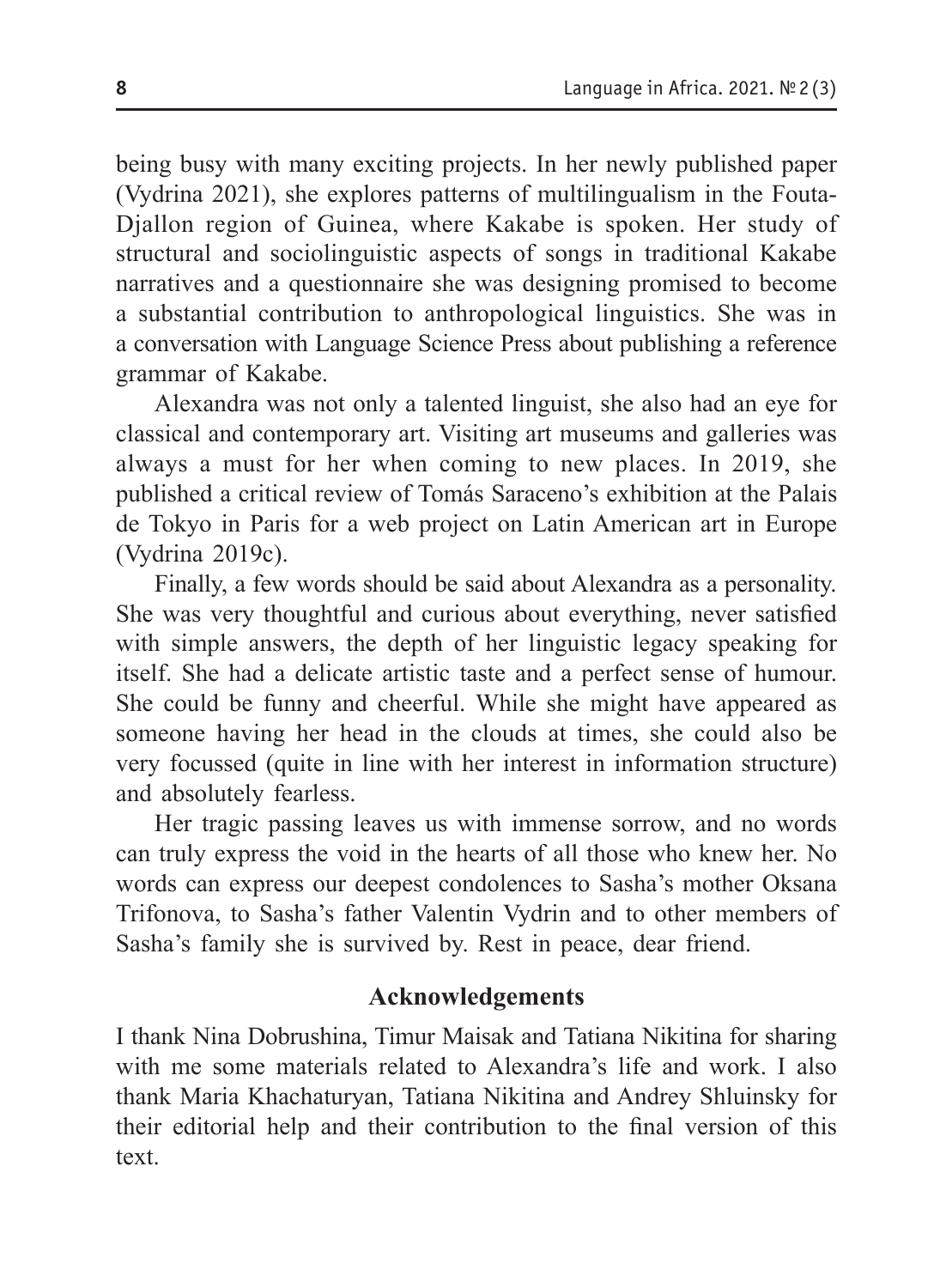## **References**

- Nikitina, Tatiana & Vydrina, Alexandra. 2020. Reported speech in Kakabe: Loose syntax with flexible indexicality. *Folia Linguistica* 54 (1). 133–166.
- Segerer, Guillaume & Vydrina, Alexandra. 2020. Sogolon. *Language in Africa* 1(4). 55–68.
- Vydrin, Valentin & Vydrina, Alexandra. 2010. Impact of Pular on the Kakabe language (Futa Jallon, Guinea). *Journal of Language Contact* 3(1). 86–105.
- Vydrina, Alexandra. 2007. K voprosu o fonologičeskom statuse nejasnogo glasnogo v kalmyckom jazyke [On the phonological status of shwa in Kalmyk]. In Rykin, Pavel O. (ed.), *Problemy istoričeskogo razvitija mongol'skix jazykov. Materialy meždunarodnoj naučnoj konferencii* [Proceedings of conference on historical development of Mongolian languages], 36–43*.* St. Petersburg: Nestor-Istorija.
- Vydrina, Alexandra. 2008. Vowel length in the Kakabe language. *Mandenkan* 44. 79–88.
- Vydrina, Alexandra. 2009a. Upotreblenie pokazatelja passiva v kalmyckom jazyke [The use of passive marker in the Kalmyk language]. *Acta Linguistica Petropolitana: Transactions of the Institute for Linguistic Studies* 5(2). 347–386.
- Vydrina, Alexandra. 2009b. *Argumentnaja struktura i aktantnye derivacii v jazyke kakabe* [Argument structure and verbal derivations in the Kakabe language]*.* St. Petersburg: St. Petersburg State University. (BA thesis.)
- Vydrina, Alexandra. 2011a. *Morfosintaksis glagola v jazyke kakabe (predikativnye markery i predikativnost')* [Morphosyntax of the verb in Kakabe (predicative markers and predicativity)]. St. Petersburg: St. Petersburg State University. (MA thesis.)
- Vydrina, Alexandra. 2011b. Labil'nost' v jazykе kakabe [Lability in Kakabe]. *Acta Linguistica Petropolitana: Transactions of the Institute for Linguistic Studies* 7(2). 174–217.
- Vydrina, Alexandra. 2014. From agent-oriented modality to sequential: the polysemy of the marker *ni* in Kakabe (Mande). In Leiss, Elisabeth & Abraham, Werner (eds.), *Modes of modality: Modality, typology, and universal grammar*, 379–406. Amsterdam – Philadelphia: John Benjamins.
- Vydrina, Alexandra. 2015. Dictionnaire de la langue kakabé suivi d'un index français-kakabé. *Mandenkan* 53*.* 253 p. https://journals.openedition.org/ mandenkan/370